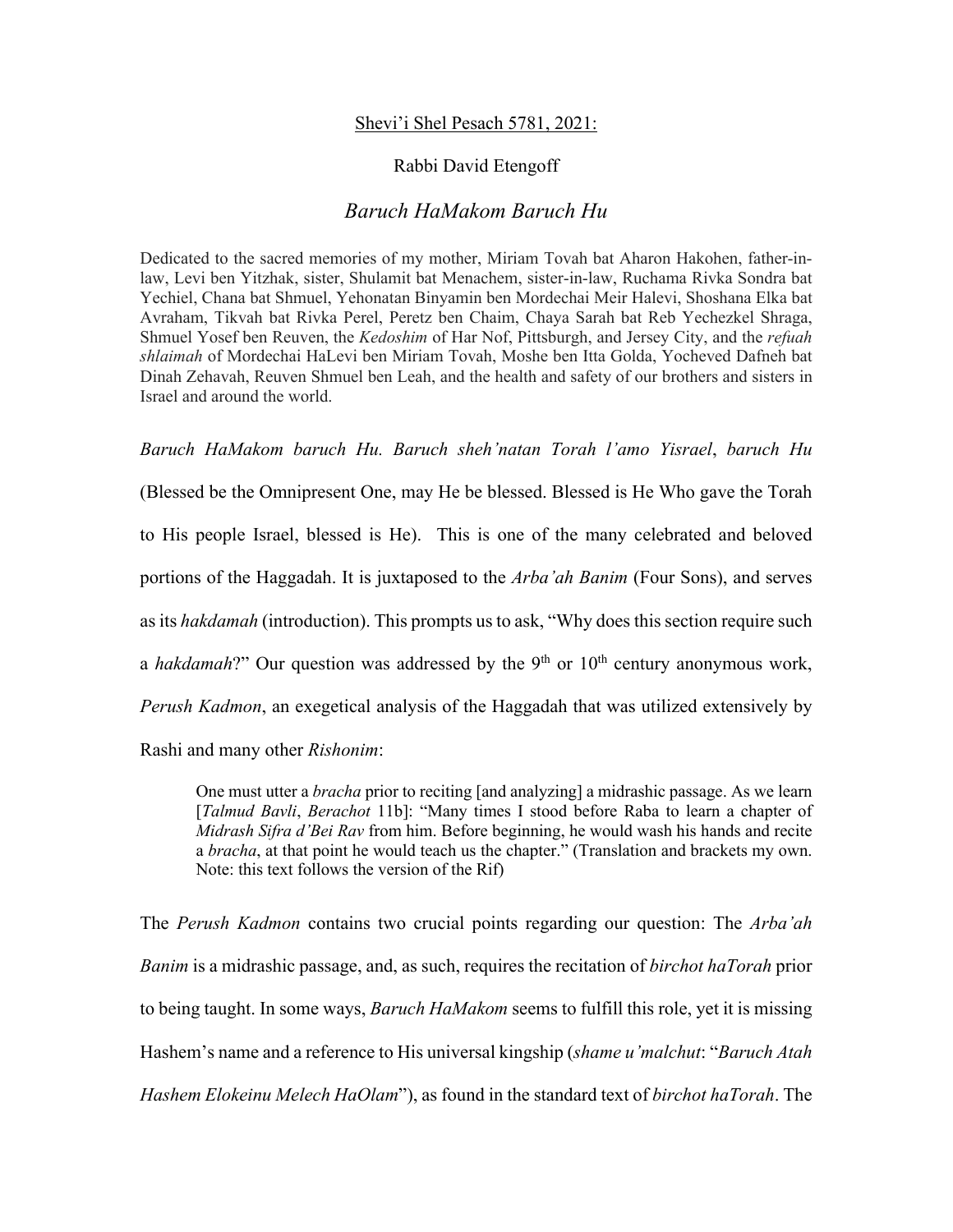editor of the *Perush Kadmon* printed in the *Torat Chaim Haggadah* (Mossad HaRav Kook)

focuses upon this question and provides us with a fascinating answer:

One might think that the reason why Hashem's name and a reference to His universal kingship is missing from *Baruch HaMakom* is because we have already recited the standard *birchot haTorah* in the morning. This is not the case, however, since *Chazal* established special blessings before and after one is called to the Torah [that contain *shame u'malchut*], even though *birchot haTorah* have already been said. Nonetheless, although they established the recitation of *Baruch HaMakom* prior to *Midrash Arba'ah Banim*, it was not enacted as a *bracha* per se, rather, as a statement [of praise] that is similar [but not the same as] an actual blessing. As such, it does not contain *shame u'malchut*. (Translation, brackets and underlining my own)

In sum, *Baruch HaMakom* is not, in fact, a *bracha*; rather, it merely has elements that parallel a standard Torah benediction. As such, *Chazal* decreed that it be said before the *Arba'ah Banim*, but without *shame u'malchut*.

Like the *Perush Kadmon*, my rebbe and mentor, Rabbi Joseph B. Soloveitchik *zatzal*  (1903-1993), known as the Rav by his students and followers, views *Baruch HaMakom* as a modified form of *birchot haTorah*. In addition, he emphasizes that these *brachot* connote the concept of *masorah* (the passing on of Torah knowledge from generation to generation), a theme that is alluded to in the placement of *Baruch HaMakom* immediately before the *Arba'ah Banim*:

We repeat it at the *Seder* because the concern of the *Seder* is *masorah* and *kabalah*  [acceptance of the Torah]. When we are about to proclaim the idea of *masorah* — "The Torah speaks about four kinds of children" — we offer thanks to the Almighty in the same manner as we do every morning. The blessing is related not only to *talmud Torah* but to the *masorah* of Torah as well. (*The Seder Night*: An Exalted Evening, commentary based on the teachings of Rabbi Joseph B. Soloveitchik, Rabbi Menachem Genack, editor, pp. 45-46, brackets my own)

Since, in the Rav's view, *Baruch HaMakom*, like *birchot haTorah*, is strongly connected to the idea of *masorah*, we must ask ourselves which specific Torah principle should be